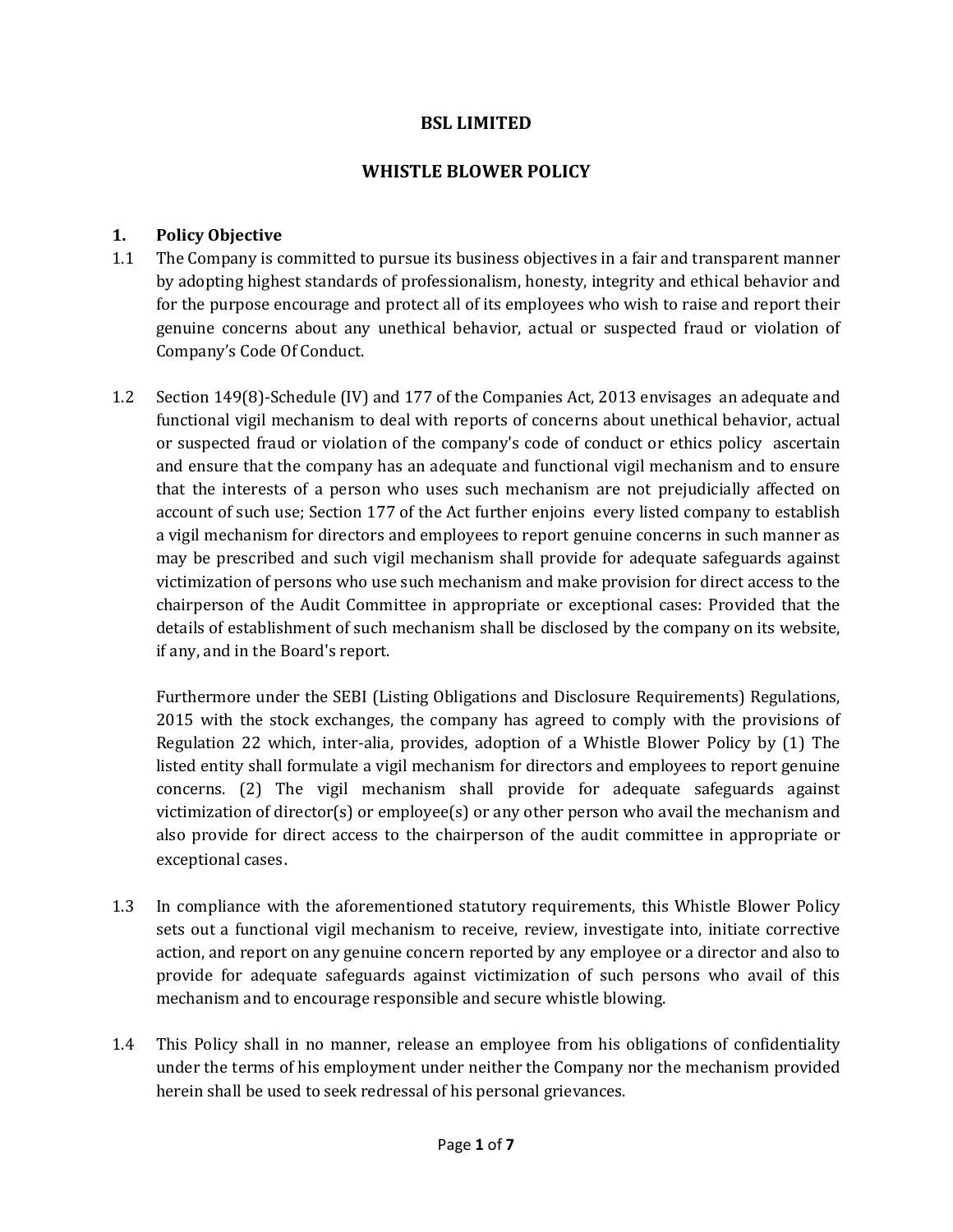- This Policy shall be called **BSL Limited Whistle Blower Policy, <sup>2014</sup>** and shall come into olicy shall be called **BSL Limited Whistle Blower Policy, 2014** and shall come into<br>from the date of its adoption by the Board of Directors of the Company, and will remain 1.5 This Policy shall be called **BSL Limited Whistle Blower Policy, 2014** and shall come into effect from the date of its adoption by the Board of Directors of the Company, and will remain errect rrom the date or its adoption by the Board or Directors or the Company, and will remain<br>in force until further orders.<br>The Board of Directors may at their sole discretion may modify this Policy at any time due to in force until further orders.
- until further orders.<br>rd of Directors may at their sole discretion may modify this Policy at any time due to<br>such as Company organizational changes, the changes in applicable laws and 1.6 The Board of Direct<br>factors such as C<br>regulations etc.. ractors sucn as Co<br>regulations etc.,<br>**Definitions** regi

## 2.0 Definitions

ations etc.,<br>**iitions**<br>following expressions hereinafter wherever used shall have the meanings ascribed **Definitions**<br>The following e<br>against each. ollowing expressions hereinafter wherever used shall have the meanings ascribed<br>it each.<br>"**Audit Committee**" means the Audit Committee of the Company constituted by the against each.

- **Committee**" means the Audit Committee of the Company constituted by the<br>of Directors under Section 177 of the Companies Act 2013 read with Regulation (a) **"Audit Committee"** means the Auding Board of Directors under Section 177<br>18 of the SEBI (LODR), 2015 <sup>2</sup> (a) "Audit Committee" means the Audit Committee of the Company constituted by the Board of Directors under Section 177 of the Companies Act 2013 read with Regulation 18 of the SEBI (LODR), 2015.<br>(b) "Code" means the Co **iConduct Rules**<br>18 of the SEBI (LODR), 2015 .<br>**"Code"** means the Company's Code of Conduct and Ethics.<br>**"Conduct Rules**" means and includes the Company's Conduct. Disciplinary and Appeal 18 of the SEBI (LODR), 2015.
- "Code" means the Company's Code of Conduct and Ethics.
- ne SEBI (LODR), 2015 .<br>' means the Company's Code of Conduct and Ethics.<br>**uct Rules**" means and includes the Company's Conduct, Disciplinary and Appeal<br>as may be in force from time to time, read with terms and conditions (b) **Code** means the Company s Code of<br>
(ba) **"Conduct Rules**" means and include<br>
Rules as may be in force from time<br>
employment under the Company. Rules as may be in force from time to time, read with terms and conditions of **iCompany** be in force from time to time, read with terms and conditions or<br> **• Company** means M/s BSL Limited<br> **• Concern** or **• Complaint** means any genuine concern over any incidence of actual or employment under the Company.
- "Company" means  $M/s$  BSL Limited  $(c)$
- nt under the Company.<br>" means M/s BSL Limited<br>' or **"Complaint"** means any genuine concern over any incidence of actual or<br>unethical behavior in violation of the Code, or fraud or violation of laws as The Business of the Complaint<br>The Business of the Company and includes<br>to the Business of the Company and includes  $(d)$  $\overline{\phantom{a}}$ exern or **Complaint** means any genuine concern over any includence or a<br>ected unethical behavior in violation of the Code, or fraud or violation of<br>cable to the Business of the Company and includes<br>exercise of authority fo si ected unethical behavior in violation of the Code, or fraud or violation of laws as<br>cable to the Business of the Company and includes<br>exercise of authority for personal benefit or the benefit of third party;<br>any activity w
	- applicable to the Business of the Company and includes<br>1. exercise of authority for personal benefit or the benefit of third party;
	- $\frac{1}{2}$ . exercise or authority for personal benefit or the benefit of third party;<br>any activity which might result or might have resulted in adverse impact on<br>environment;<br>any suspected or actual manipulation of company data/record any activ
	- rty which might result<br>nent;<br>ected or actual manipul;<br>reporting violation; environment;<br>any suspected or actual manipulation of company data/records, or Accounting or<br>financial reporting violation;<br>Pilferation or unauthorized disclosure to third party of Company's any suspected or actual i
	- manipulation or com;<br>ion;<br>orized disclosui<br>information: mancial reporting violation;<br>Pilferation or unauthorized disclosure to third<br>confidential/proprietary\_information;<br>wastage/misappropriation\_of Company\_funds/assets; 4.
	- confidential/proprietary information;<br>wastage/misappropriation of Company funds/assets;<br>any suspected or actual incident of Bribery and Corruption; 5.<br>6.
	- connaential/proprietary information;<br>wastage/misappropriation of Company funds/assets;<br>any suspected or actual incident of Bribery and Corruption;<br>violation of any of the non retaliatory provisions set out hereinafter, or
	- wastage/misappropriation or Company runds/assets;<br>any suspected or actual incident of Bribery and Corruption;<br>violation of any of the non retaliatory provisions set out hereinafter, or<br>such other matter as may be included
	- If all the matter as may be included under this Policy from time to time.<br> **Committee The Committee** as may be constituted by the Chairman of the Audit 8. such other matter as may be included under this Policy from time to time.
- ther matter as may be included under this Policy from time to time.<br>•" means a Committee as may be constituted by the Chairman of the Audit<br>in consultation with the Managing Director of the Company, with the neans a Committee as may be constituted by the Chairman of the Audit<br>consultation with the Managing Director of the Company, with the<br>to initiate inquiries and undertake investigation into the Protected  $(e)$ **Committe** means a committee as may be constituted by the Chairman of the Audit<br>in consultation with the Managing Director of the Company, with the<br>y to initiate inquiries and undertake investigation into the Protected<br>made by a Whis  $\mathsf{comm}$ ttee in consultation with the Managing Director of the Company, with the<br>sibility to initiate inquiries and undertake investigation into the Protected<br>ures made by a Whistle Blower to the Nodal Officer in accordance with t responsibility to initiate inquiries and undertake investigation into the Protected onsibility to initiate inquiries and undertake investigation into the Protected<br>losures made by a Whistle Blower to the Nodal Officer in accordance with this<br>cy. The Committee will generally comprise of three members one o disclosur is made by a whistle Blower to the Nodal Officer in accordance with this<br>e Committee will generally comprise of three members one of whom will be<br>Officer who will act as the Convenor. The Committee may co-opt other<br>includi Policy. The Committee will generally comprise of the Convenor.<br> **2** of **7** basis.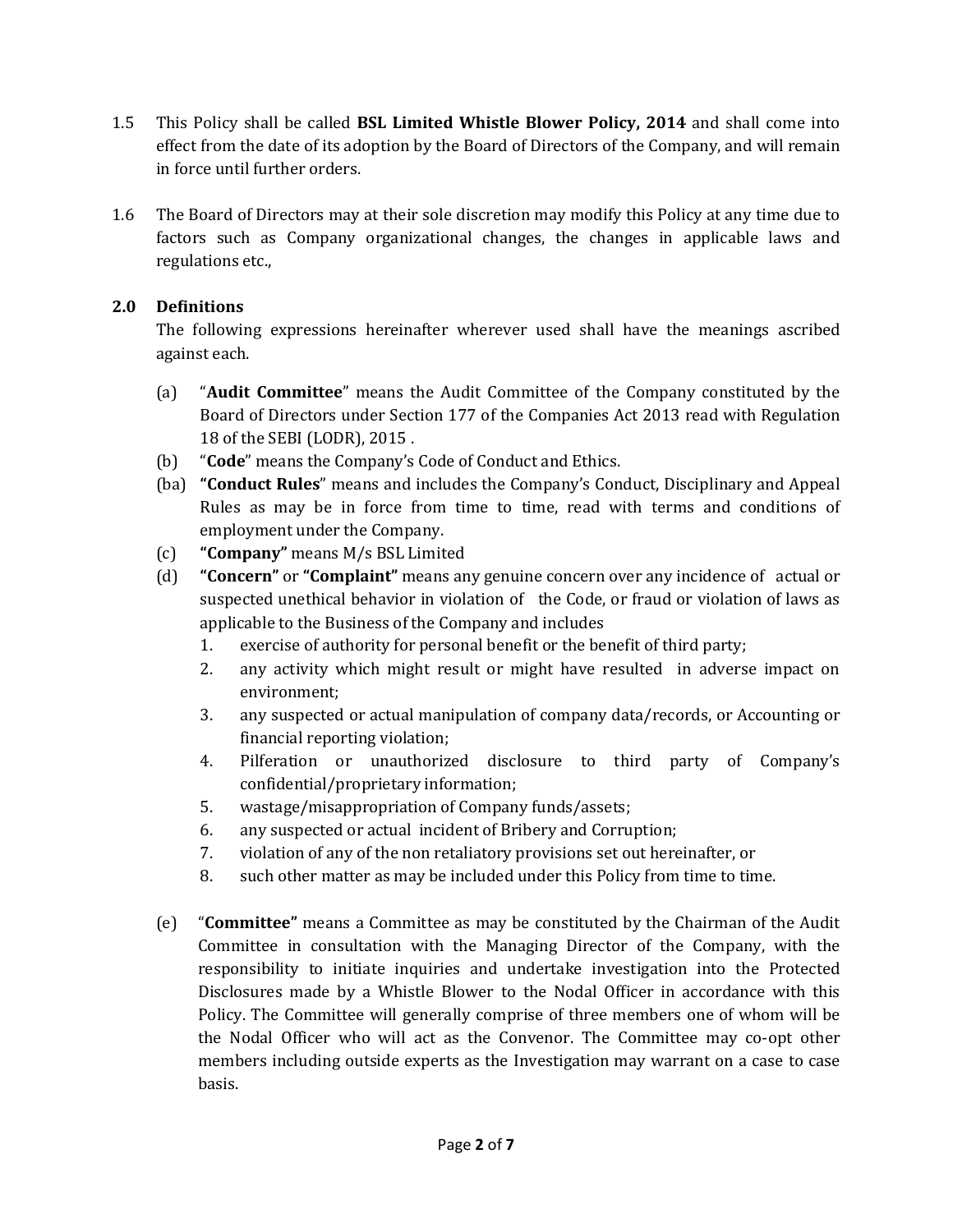- <sup>ì</sup>**Disciplinary Action**<sup>î</sup> means any action that can be taken on the completion of / "**Disciplinary Action**" means any action that can be taken on the completion of  $/$ <br>during the investigation proceedings including but not limited to issue of a warning.  $(f)$ **DISCI** during the investigation proceedings including but not limited to issue of a warning, imposition of fine, suspension or any other penalty as provided under the Conduct imposition or fine, suspension or any other penaity as provided under the Conduct<br>Rules.<br>**"Employee"** means every employee of the Company (whether working in India or Rules.
- **ee"** means every employee of the Company (whether work<br>including the Directors in the employment of the Company.  $(g)$ **Employee** means every employee or the Company (whether working in India or abroad), including the Directors in the employment of the Company.<br>**"Nodal Officer**" means the Compliance officer/Company Secretary of the Company abroad), including the Directors in the employment of the Company.
- ad), including the Directors in the employment of the Company.<br>**al Officer**" means the Compliance officer/Company Secretary of the Company or<br>officer of LNI Bhilwara Group of Companies as may be appointed by the Board of "**Nodal Officer**" means the Compliance officer/Company Secretary of the Company or<br>such officer of LNJ Bhilwara Group of Companies as may be appointed by the Board of<br>Directors from time to time and such appointee, who sha  $(h)$ andrefer all Protected Disclosures to the Chairman of the Audit Committee, and under<br>refer all Protected Disclosures to the Chairman of the Audit Committee, and under such officer of LNJ Bhilwara Group of Companies as may be appointed by the Board of in officer of LNJ Billwara Group of Companies as may be appointed by the Board of<br>ectors from time to time and such appointee, who shall be responsible to receive<br>refer all Protected Disclosures to the Chairman of the Audi directors from and refer all Protected Disclosures to the Chairman of the Audit Committee, and under<br>his instruction preserve and protect in secrecy and strict confidence, all records and<br>documentation relating to the investigations unde If Protected Disclosures to the Chairman of the Audit Committee, and under<br>tion preserve and protect in secrecy and strict confidence, all records and<br>tion relating to the investigations undertaken, findings of the investi nis instrt corrective action taken and reported and related matters. Nodal Officer shall be the rective action taken and reported and related matters. Nodal Officer shall be the<br>convener of the Whistle Blower Committee.<br>**"Protected Disclosure**" means any communication of Concern made in writing and in convener of the Whistle Blower Committee.
- faith that disclosure" means any communication of Concern made in writing and in<br>faith that discloses or demonstrates information which may be evidence of any act **"Protected Disclosure"** means any communication of Concern made in writing and in<br>good faith that discloses or demonstrates information which may be evidence of any act<br>or omission which has taken place or suspected to ta  $(i)$ **Protected** good faith that discloses or demonstrates information which may be evidence of any act<br>or omission which has taken place or suspected to taken place, involving any of the Reportable Concern.
- <sup>ì</sup>**Whistle Blower**<sup>î</sup> is <sup>a</sup> person who avails of this Policy and makes <sup>a</sup> Protected **Reporting Procedure**<br> **Reporting Procedure**

Reporting Procedure<br>Any Employee or any person other than the Employee, providing goods and services to the **g Proceaure**<br>oyee or any person other than the Employee, providing goods and services to the<br>as a service provider who wish to avail of this Policy may as soon as possible, but <sup>7</sup> Employee or any person other than the Employee, providing goods and services to the upany as a service provider who wish to avail of this Policy may as soon as possible, but later than 30 consecutive days after becomin Any E mployee or any person other than the Employee, providing goods and services to the<br>iny as a service provider who wish to avail of this Policy may as soon as possible, but<br>ir than 30 consecutive days after becoming aware of  $\mathsf{comp}_1$ Iny as a service provider who wish to avail of this Policy may as soon as possible, but<br>er than 30 consecutive days after becoming aware of the event, report his Concern<br>(a) in writing under a closed envelope marked "WBP-P hiso fater than 30 consecutive days after becoming aware of the event, report his contiher (a) in writing under a closed envelope marked "WBP-PD" addressed by name to lodal Officer whose name, telephone number and email Id gi whose name, telephone number and email Id given under, or (ntic email id, giving his own full name and address and contact<br>Mobile number<br>Mobile number<br>Email id roua his own authentic email id, giving his own full name and address and contact address,

| Title                                           | Mobile number | Email id                    |
|-------------------------------------------------|---------------|-----------------------------|
| Shri Sudhir Sood                                | 09636111771   | sudhir.sood@lnjbhilwara.com |
|                                                 |               |                             |
| Indicating the following necessary particulars: |               |                             |

If sudnif sood<br>
Cating the following necessary particulars:<br>
If an Employee, his name and Id no

- 
- шэ, с<br>.. Indicating the following necessary particulars:<br>a. If an Employee, his name and Id no<br>b. If not an Employee, his contact details, address, telephone number and email Id if any, cating the following necessary particulars<br>If an Employee, his name and Id no<br>If not an Employee, his contact details, ade<br>If he is unwilling to reveal his identitv.  $\mathbf{D}$
- c. If he is unwilling to reveal his identity,

If he is unwilling to reveal his identity,<br> **Shall be clearly understood by him that the Committee shall be free to deal the matter as<br>
Ilows:<br>
Page <b>3** of **7**  $follows:$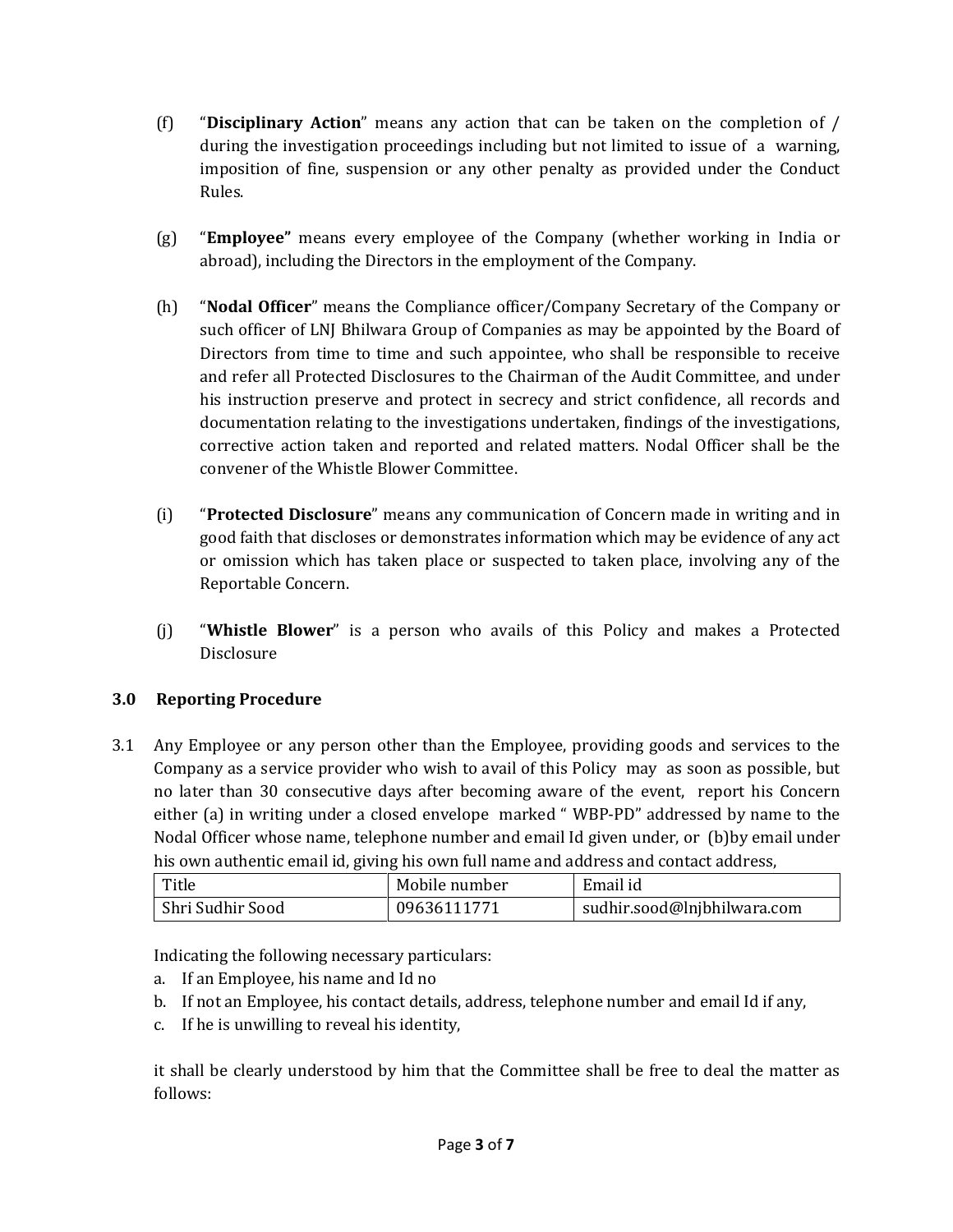the Committee is committed to investigate all reports promptly and fairly thoroughly If le the Committee is committed to investigate all reports promptly and fairly thoroughly If<br>Whistle Blower does not reveal his identity or contact details, and where the Committee the Committee is committed to investigate all reports promptly and fairly thoroughly If<br>istle Blower does not reveal his identity or contact details, and where the Committee<br>not be in a position to investigate into the com whit e the Committee is committed to investigate all reports promptly and rairly thorougnly if<br>Thistle Blower does not reveal his identity or contact details, and where the Committee<br>I not be in a position to investigate into t thewould not be in a position to investigate into the complaint without further communicating<br>with the Whistle Blower to elicit further information, the Committee may not proceed with with the whistle Blower to elicit further information, t<br>the complaint and treat the matter as closed.<br>The Report shall, to the extent possible, indicate i.

- 3.2 The Report shall, to the extent possible, indicate
- plaint and treat the matter as closed.<br>ort shall, to the extent possible, indicate<br>The name/ description of the person suspected to be involved: ort shall, to the extent possible, indicate<br>The name/ description of the person suspected<br>Outside party or parties involved if any : i.
	- Outside party or parties involved if any; ii.<br>iii.
	- ort snall, to the extent possible, indicate<br>The name/ description of the person suspected to be involved;<br>Outside party or parties involved if any ;<br>Division/department/office/unit\_where it occurred/continues to occur ; Uutside party or parties involved if any ;<br>Division/department/office/unit\_where it occurred/continues to occur ;<br>Date or period of occurrence;<br>Nature of Concern - unethical behavior / fraud/ violation of law/ or any other
	- iv. Date or period of occurrence;
	- falling within the scope of the expression" Concern" as defined under this<br>falling within the scope of the expression" Concern" as defined under this v. Nature or Concern - unethical behavior / fraud/ violation or law/ or any other<br>matter falling within the scope of the expression" Concern" as defined under this<br>Policy;<br>Documentary evidence or any other record evidencing t  $m$ Policy;
	- Documentary evidence or any other record evidencing the incidence of the concern tary evidence or any c<br>te the names of with<br>can be found : vi. Documentary evidence or any other record evidencing the incide<br>or indicate the names of witnesses or the source or place wl<br>evidence can be found ;<br>Whom to contact for more information, if possible; and/or
	-
	- evidence can be found ;<br>Whom to contact for more information, if possible; and/or<br>Prior efforts IF ANY made to report the Concern and if so with what result ; VII. Whom to contact for more information, if possible; and/or<br>viii. Prior efforts IF ANY made to report the Concern and if so with what result ;<br>Any other communication not in conformity with the provisions of this Rule 3 viii.
- viii. Prior efforts if ANY ma<br>3.3 Any other communication not in<br>be received nor acted upon. Any other communication not in conformity with the provisions of this Rule 3.1 shall neither<br>be received nor acted upon.<br>Any complaint repetitive in nature concerning the same subiect matter, which has been found be received nor acted upon.
- be received nor acted upon.<br>3.4 Any complaint repetitive in nature concerning the sa<br>baseless and unfounded, shall not be acted upon. Any complaint repetitive in nature concerning the same subject matter, which has been round<br>baseless and unfounded, shall not be acted upon.<br>Any Director who wish to avail of this Policy may report his Concern directly to baseless and unfounded, shall not be acted upon.
- baseless and unfounded, shall not be a<br>3.5 Any Director who wish to avail of the Audit Committee. **Procedure to receive, review, investigate into, initiate corrective action, and report on**

## **complaint is the convertional interpo**<br>**complaint received from a Whistle blower**<br>**complaint received from a Whistle blower** 4.V Proceaure to receive, review, investigate into, initiate corrective action, and report on<br>a complaint received from a Whistle blower<br>Immediately upon receiving the envelope marked "WBP-PD" addressed to him by name, in a complaint received from a Whistle blower

- Documents- which shall be serially page numbered and sequentially numbered against each<br>Complaint received.<br>The Register of Protected Documents shall be deemed to be a permanent record of the it received from a whistle blower<br>y upon receiving the envelope marked "WBP-PD" addressed to him by name, in<br>with the provisions of this Rule 3.1, the Nodal Officer shall make and maintain a Immediately upon receiving the envelope marked "WBP-PD" addressed to him by name, in<br>conformity with the provisions of this Rule 3.1, the Nodal Officer shall make and maintain a<br>detailed record of all the documentation rec immediately detailed record of all the documentation received in a Register -Register of Protected conformity with the provisions of this Rule 3.1, the Nodal Officer shall make and maintain a Documents- which shall be serially page numbered and sequentially numbered against each Complaint received.
- **4** egister of Protected Documents shall be deemed to my and be kept under safe custody of the Complian er shall be open to inspection by a third party only up of Directors or as required under a due process of law. received.<br>ter of Protected Documents shall be deemed to be a permanent record of the<br>and be kept under safe custody of the Compliance Officer of the Company. The ister of Protected Documents shall be deemed to be a permanent record of the<br>is and be kept under safe custody of the Compliance Officer of the Company. The<br>shall be open to inspection by a third party only upon specific a rue R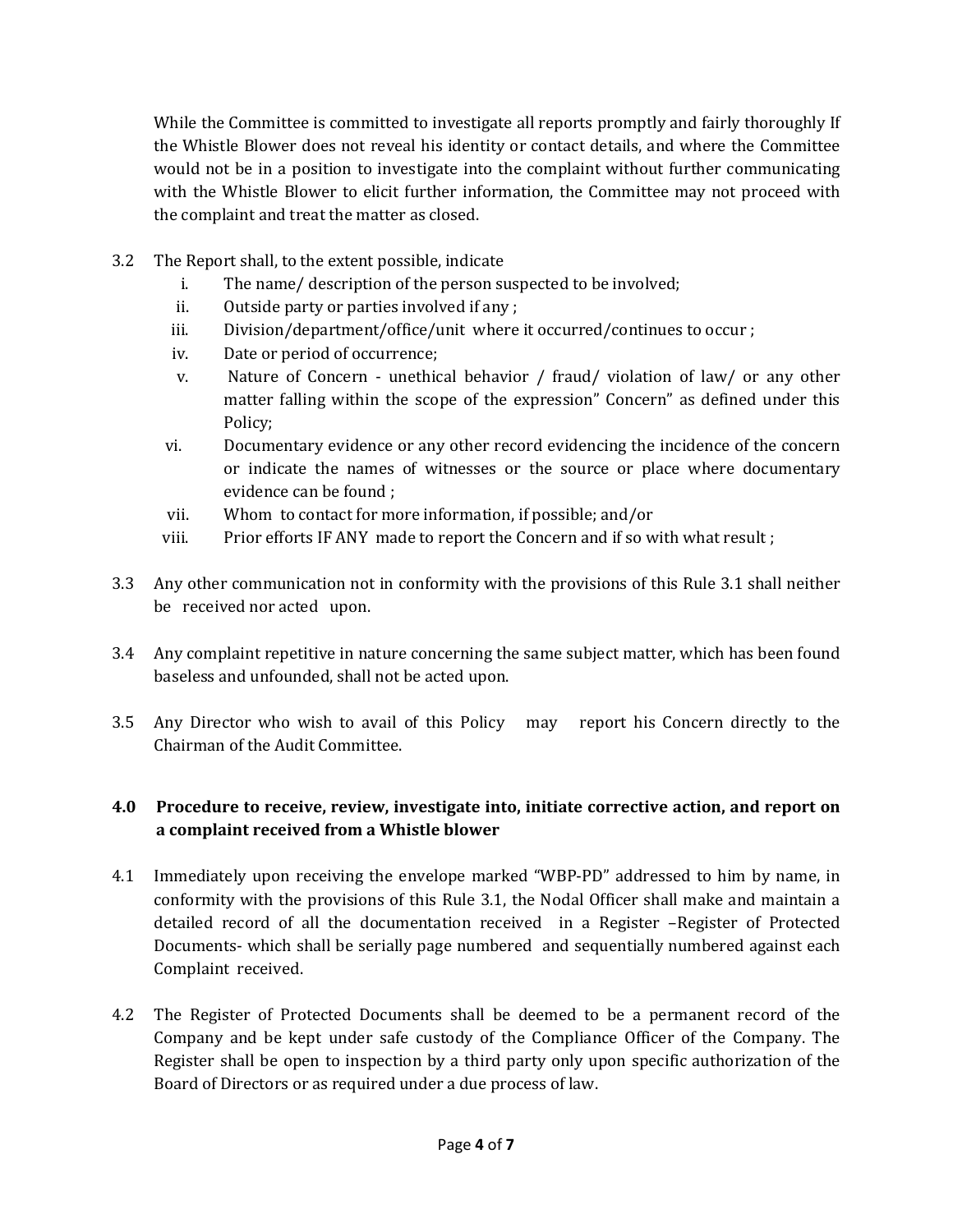- Unless specifically authorized by the Chairman of the Audit Committee, for the purposes of the identized by the Chairman of the Audit Committee, for the purposes of<br>the identity of the person making over Protected Document shall not be 4.3 Unless specifically authorized by the Channel investigation, the identity of the perso disclosed to any third party or entity. investigation, the identity or the person making over Protected Document shall not be<br>disclosed to any third party or entity.<br>To ensure confidentiality of the identity of the Whistle Blower, upon making the entry, a disclosed to any third party or entity.
- s any third party or entity.<br>Confidentiality of the identity of the Whistle Blower, upon making the entry, a<br>Serial number as recorded in the Register of Protected Document shall be assigned To ensure confidentiality of the identity of the Whistle Blower, upon making the entry, a<br>distinctive serial number as recorded in the Register of Protected Document shall be assigned<br>to each set of Protected Disclosure an 10 ens distinctive serial number as recorded in the Register of Protected Document shall be assigned to each set of Protected Disclosure and shall form the primary reference number for all further record and documentation. to each set or Protected Disclosure and shall form the primary reference number for all<br>further record and documentation.<br>The Nodal officer shall make and submit a brief to the Chairman of the Audit Committee.
- record and documentation.<br>dal officer shall make and s<br>out the following details: Nodal officer shall make and submit ing out the following details:<br>date of the written communication:
	- setting out the following details:<br>a) date of the written communication;
	- b) Serial Number assigned to the Protected Document;
	- Serial Number assigned to the Protected Document;<br>specific mention if the sender chooses not to reveal his / her identity; specific mention if the :<br>nature of concern;
	- d) nature of concern;
	- nature of concern;<br>Whether the Concern was raised previously by anyone, and if so, the outcome thereof; Whether the Concern was raised previously by anyone, and if so, the outcome thereof;<br>Whether any Protected Disclosure was raised previously against the person in question:
	- f) Whether any Protected Disclosure was raised previously against the person in question;
	- g) The financial/ otherwise loss which has been incurred / would have been incurred;
	- h) Whether any person other than a company employee is alleged to be involved;<br>Chairman of the Audit Committee may, in consultation with the Managing Director, decide if h) Whether any person other than a company employee is alleged to be involved;
- whether any person other than a company employee is alleged to be involved;<br>irman of the Audit Committee may, in consultation with the Managing Director, decide if<br>the basis of the brief and any other facts presented, whet f the Audit Committee may, in consultation with the Managing Director, decide if<br>s of the brief and any other facts presented, whether any preliminary enquiry is<br>and if so constitute a committee with the Nodal officer as t Chairman a preliminary enquiry and submitted may in consultation with the Managing Director, decide if<br>a preliminary enquiry is<br>and if so constitute a committee with the Nodal officer as the Convenor, to<br>a preliminary enquiry and s on the bas warranted and if so constitute a committee with the Nodal officer as the Convenor, to undertake a preliminary enquiry and submit its findings to the Chairman of the Audit undertake a preliminary enquiry and submit its findings to the Chairman of the Audit<br>committee within a specified time.<br>If upon initial enquiries, the Committee finds that the Concern raised in Protected Disclosure committee within a specified time.
- committee within a specified time.<br>If upon initial enquiries, the Committee finds that the Concern raised in Protected Disclosure<br>is frivolous or baseless, or that it is not a matter to be investigated further under this P on initial enquiries, the Committee finds that the Concern raised in Protected Disclosure<br>volous or baseless, or that it is not a matter to be investigated further under this Policy,<br>Committee may so recommend and so if upon initial enq 4.7 If upon initial enquiries, the Committee finds that the Concern<br>is frivolous or baseless, or that it is not a matter to be investig<br>the Committee may so recommend and so record that<br>recommendations to the Chairman of t In case the Committee is of the opinion that further investigation is required, then it shall be<br>In case the Committee is of the opinion that further investigation is required, then it shall be recommendations to the Chairman of the Audit Committee.
- e Committee is of the opinion that further invested in a fair manner, as a neutral fact-finding provide in a fair manner, as a neutral fact-finding provide in the Committee sh setting out s discovered<br>s discovered<br>Page 5 o iations to the Chairman of the Audit Committee.<br>Committee is of the opinion that further investigation is required, then it shall be<br>in a fair manner, as a neutral fact-finding process and without presumption of e the Committee is of the opinion that further investigation is required, then it shall be<br>incted in a fair manner, as a neutral fact-finding process and without presumption of<br>Arising out of the fact finding. The Committe *in case th* a)guilt. Arising out of the fact finding, the Committee shall prepare and submit its findings *inter-alia*, setting out a) facts as discovered
	-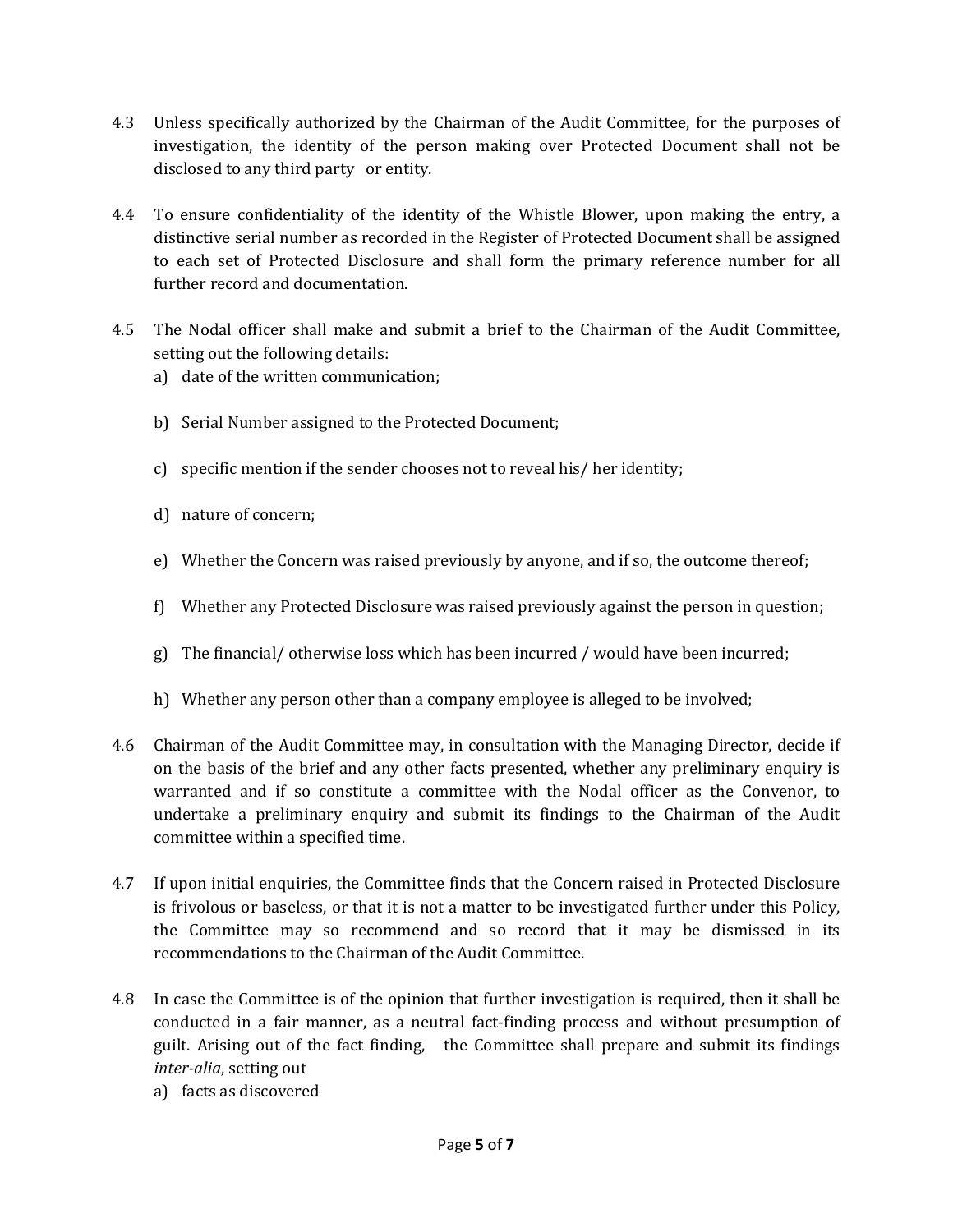- whether the facts as discovered conclusively affirm the veracity of the complaint and guilt nether the facts as discovered conclusively<br>the person accused of or involved whether the facts as discovered conclusively affirm the veracity of the complaint and the person accused of or involved<br>financial/ otherwise loss which has been incurred / would have been incurred: d)whether the racts as discovered conclusively affirm the veracity or the complaint and guilt<br>of the person accused of or involved<br>financial/ otherwise loss which has been incurred / would have been incurred;<br>recommendations of the person accused of or involved
- c) financial/otherwise loss which has been incurred / would have been incurred;
- mancial/ otherwise loss which has been incurred / would have been in<br>recommendations for taking appropriate action against the person acci<br>and<br>preventive measures to avoid reoccurrence of the matter, and  $\mathfrak{a}$ recommendations for taking appropriate action against the person accused of or involved<br>and<br>preventive measures to avoid reoccurrence of the matter, and<br>Whether Whistle Blower needs to be informed of the outcome of his com
- 
- e) preventive measures to avoid reoccurrence or the matter, and<br>f) Whether Whistle Blower needs to be informed of the outcome of his complaint or not<br>The Committee shall submit its recommendations within 30 days of receivi IJ -
- rether whistle Blower needs to be informed of the outcome of his complaint or not<br>Committee shall submit its recommendations within 30 days of receiving the Complaint<br>the Chairman of the Audit Committee shall refer the mat iittee shall submit its recommendations within 30 days of receiving the Complaint<br>Chairman of the Audit Committee shall refer the matter to the Chairman and<br>Director of the Company and jointly advise the concerned discipli t ue and the Chairman of the Audit Committee shall refer the matter to the Chairman and Managing Director of the Company and jointly advise the concerned disciplinary authority to managing Director or the Company and Jointry advise the concerned disciplinary authority to<br>take such disciplinary/other actions as deemed fit.<br>In exceptional cases, where the Whistle Blower is not satisfied with the outco take such disciplinary/other actions as deemed fit.
- ipinary/other actions as deemed nt.<br>Il cases, where the Whistle Blower is not satisfied with the outcome of the<br>and the decision, and expresses his intention to appeal, Committee may afford exceptional cases, where the Whistle Blower is not satisfied with the outcome of the<br>estigation and the decision, and expresses his intention to appeal, Committee may afford<br>opportunity, for the Whistle Blower to make a di in exceptio than data cases, where the whistle Blower is not satisfied with the outcome or the<br>in and the decision, and expresses his intention to appeal, Committee may afford<br>ity, for the Whistle Blower to make a direct appeal to the inve an opportunity, for the Whistle Blower to make a direct appeal to the Chairman of the Audit Committee, through the Nodal Officer no later than 30 days of the communication received in **Safeguards against victimization of <sup>a</sup> Whistle Blower and encouragement for** this behalf.

## this behalf.<br>**5.0 Safeguards against victimization of a 1<br>responsible and secure whistle blowing.** Sareguards against victimization or a whistle Blower and encouragement for<br>responsible and secure whistle blowing.<br>This Policy strictly prohibits any unfair treatment or any retaliatory action in any form from responsible and secure whistle blowing.

- **Folicy strictly prohibits any unfair treatment or any retaliatory action in any form from**<br>The policy strictly prohibits any unfair treatment or any retaliatory action in any form from<br>The other employees against any Whis icy strictly prohibits any unfair treatment or any retaliatory action in any form from<br>ther employees against any Whistle blower and expressly protects the identity of the<br>Blower subiect to the provisions hereunder: howeve I fils P for making any false allegation or complaints knowing it to be false shall be deemed to the provisions hereunder; however where any Employee uses this for making any false allegation or complaints knowing it to be false sh any of other employees against any Whistle blower and expressly protects the identity of the t other employees against any whistle blower and expressly protects the identity of the<br>tle Blower subject to the provisions hereunder; however where any Employee uses this<br>to for making any false allegation or complaints whistle Bio wer subject to the provisions nereunder; nowever where any Employee uses this<br>naking any false allegation or complaints knowing it to be false shall be deemed to<br>hed the reputation of the Company and another company employ Policy to have tarnished the reputation of the Company and another company employee and thereby committed a major misconduct and accordingly shall be subject to major penalties under the committed a major misconduct and accordingly shall be subject to major penalties under the<br>Conduct Rules.<br>The Whistle Blower. Nodal Officer, members of the Committee and every employee involved Conduct Rules.
- nauct Ruies.<br>e Whistle Blower, Nodal Office<br>the Enquiry process shall: The Whistle Blower, Nodal Officer, members of the Committee a<br>in the Enquiry process shall:<br>a. maintain complete confidentiality/ secrecy of the matter: b.whistie Blower, Nodal Officer, members of the Committee and every e<br>ne Enquiry process shall:<br>maintain complete confidentiality/ secrecy of the matter;<br>not discuss the matter in any informal/social gatherings/ meetings: in the Enquiry process shall:
	- a. maintain complete confidentiality/ secrecy of the matter;
	- le Enquiry process snaii:<br>maintain complete confidentiality/ secrecy of the matter;<br>not discuss the matter in any informal/social gatherings/ meetings;<br>limit disclosure of information only on need to know basis to other d.
	- complete connuentiality/ secrecy of the matter;<br>iss the matter in any informal/social gatherings/ r<br>closure of information only on need to know basis<br>of completing the process and investigations; not discuss the matter in any informal/social gatherings/ m<br>limit disclosure of information only on need to know basis<br>purpose of completing the process and investigations;<br>not keep the papers unattended anywhere at any ti e.purpose of completing the process and investigations;<br>d. not keep the papers unattended anywhere at any time;
	-
	- e. always keep the electronic mails/files under password;
- nce with the provise<br>dience and will be<br>Page **6** of **7** a. ) not keep the papers unattended anywnere at any time;<br>e. ) always keep the electronic mails/files under password;<br>Any emplovees found not on compliance with the provisions of Rule 5.2 shall be deemed to ways keep the electronic mails/files under password;<br>employees found not on compliance with the provisions of Rule 5.2 shall be deemed to<br>committed an act of willful disobedience and will be liable for disciplinary action employees for<br>Committed an<br>Conduct Rules.